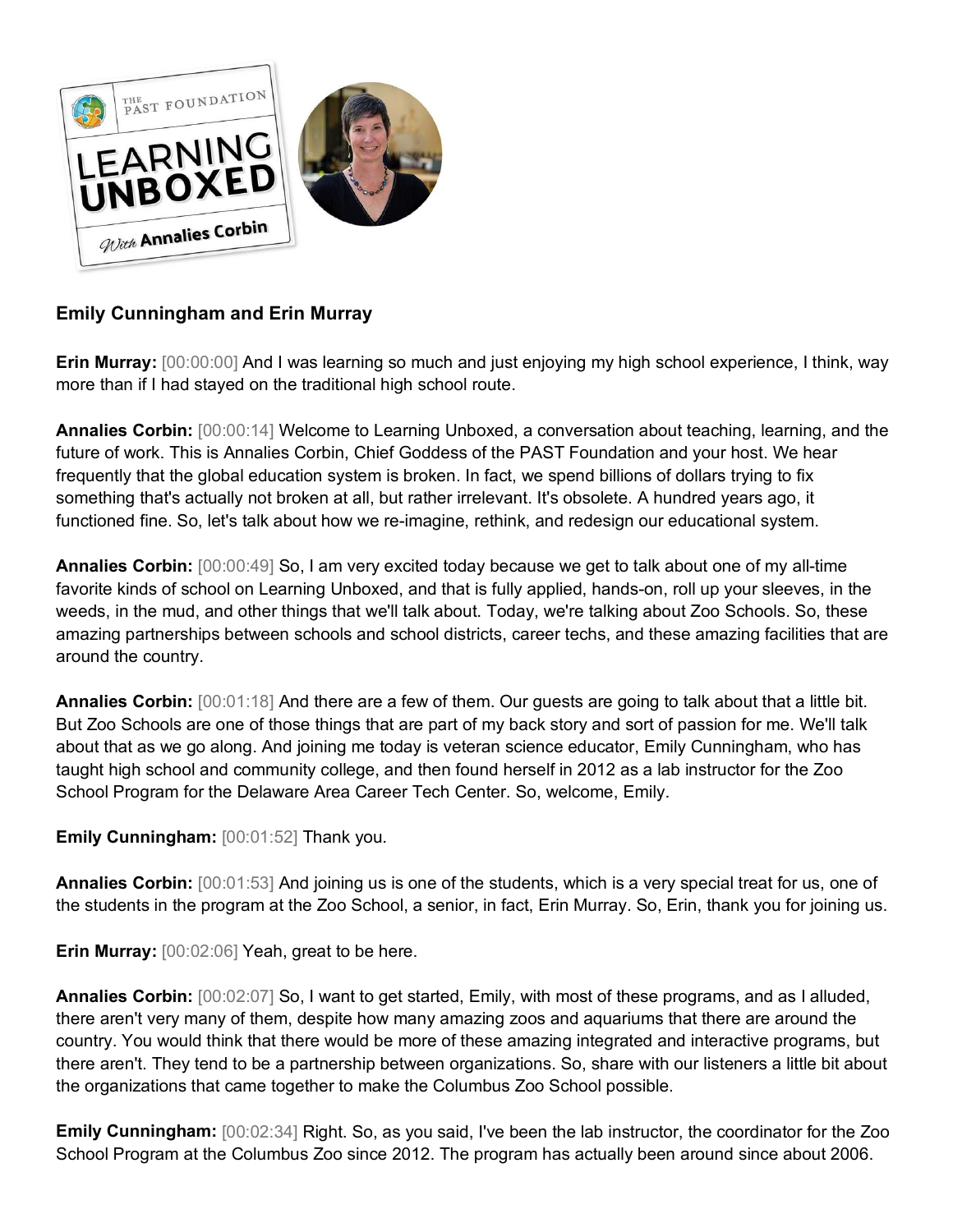So, when they first began the partnership and kind of set up the program, I wasn't around, but I've heard quite a bit about it. And from the get go, it took a lot of people and a lot of meetings, and it was maybe like a two or three-year process. Might be why more zoos don't have these kinds of programs.

**Emily Cunningham:** [00:03:06] It's just a lot logistically to set it up, especially if you want to make it a public school option, which is, prior to 2006, they still had Zoo School at the Columbus Zoo, but it was a public school kind of tuition—sorry, a private school tuition option, and then they decided they wanted to partner up with DACC, the Delaware Area Career Center. And everything from curriculum, to funding, to how is this going to work, to what students are eligible, it's a lot of planning, a lot of background work before it can get up and running.

**Emily Cunningham:**  $[00:03:43]$  But now, we kind of have it down, the partnership, pretty smoothly. DACC obviously is the school end of it. So, all of our students are students of that career tech center, in addition to being students at their home high schools. But the zoo provides us with the space. The zoo, obviously, I mean, we have a space, but really, the entire zoo is our classroom. And they're generous enough that their animal care staff mentor our students. It helps them with all their different projects.

**Emily Cunningham:**  $[00:04:16]$  And then, everything on the school end in terms of the credits, and the grades, and the transcripts, and all that is with DACC. And I'm in the middle. And so, I work with the organizations, and I have like two bosses, and two sets of administrations, and that was one of the hardest things when I actually started the job. I would say it took a good year to learn all the different people at both organizations and who I was supposed to ask when I had different questions about different things.

**Annalies Corbin:** [00:04:45] And so, essentially, when the students are at the zoo, and we're going to get in with Aaron in a moment about, okay, tell me what a typical day might be, right? So, when the students are in that environment, you are their go-to, you're their teacher, you're their herder, you're their facilitator. And the end-all and be-all further instruction. So, how is it? Because folks are going to ask, this is the thing that everyone is wondering, how do the kids get their science credit, their math credit, their English credit? How do all those components work? And you, Emily Cunningham, the teacher for this program option, where do you fit in that mix?

**Emily Cunningham:**  $[00:05:25]$  Right. So, all told in their two years of the program combined, they will get six different classes. I am the instructor for four of them. So, we have a group of juniors and a group of seniors, each taking three different classes each year. So, basically, I teach four different preps. That's like, peers will understand.

## **Annalies Corbin:** [00:05:48] Absolutely.

**Emily Cunningham:** [00:05:49] I teach four preps at any given time. Two for the juniors and two for the seniors. We have some other instructors from the career center that come out a few times a week, and they help, they teach the students with statistics and chemistry. All of those classes, they get high school credit. And the statistics and chemistry, they actually get dual college credit as well.

## **Annalies Corbin:** [00:06:11] Excellent.

**Emily Cunningham:**  $[00:06:12]$  Yeah. And so, the academic class that I teach is zoology, which is a different science credit, and then their third class is their lab, which is the hands-on component. Our juniors perform a research study based on observations of animals at the zoo. And then, our seniors have internships where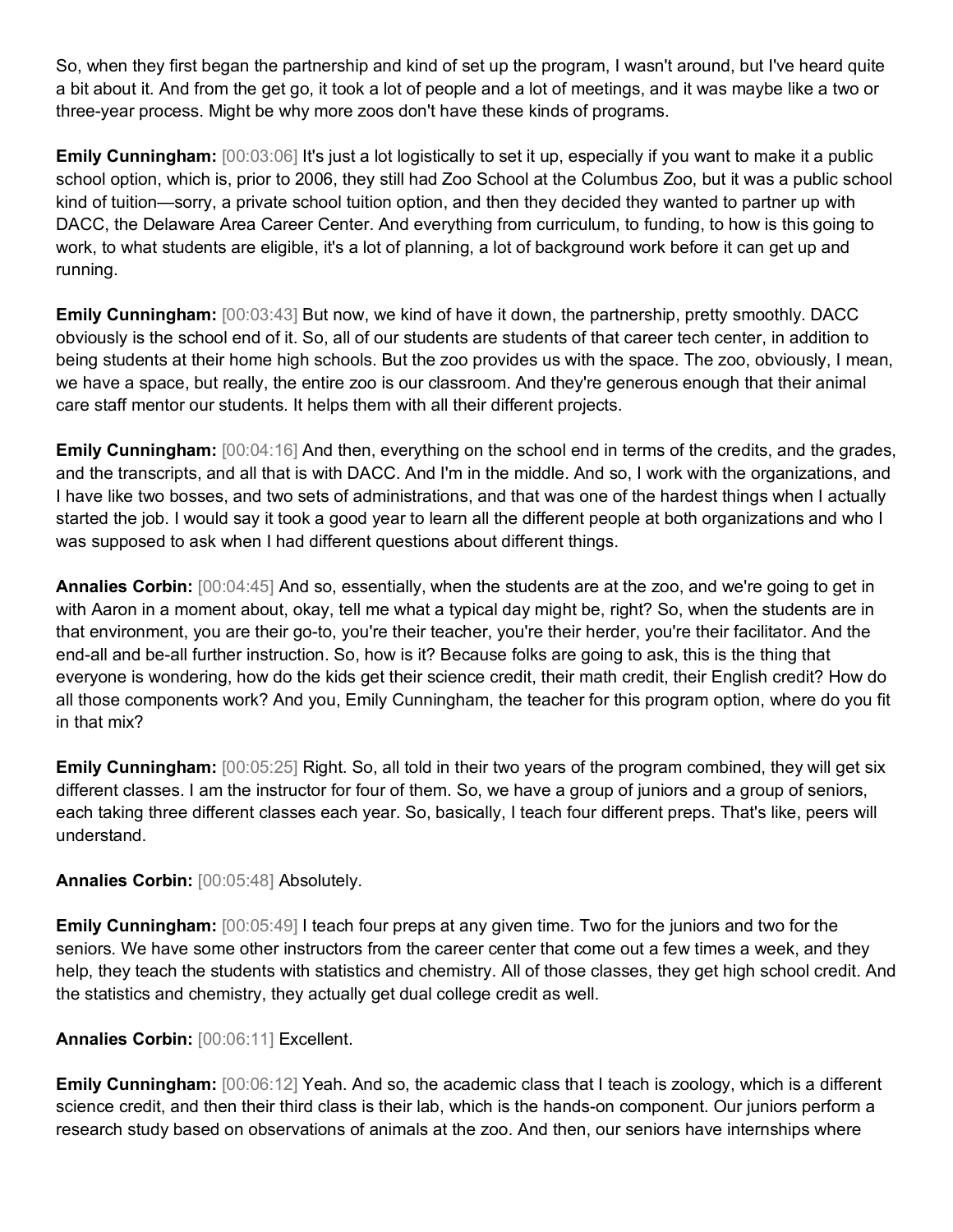they work all around the zoo and at a few other offsite locations. And yeah, while they're out doing their research or participating in their internships, I obviously can't directly supervise all of them all at once.

**Emily Cunningham:**  $[00:06:44]$  So, that's where a lot of our animal care staff at the zoo come in, they're supervising the students, some of the students are independent. It's a lot of balls up in the air. And I am constantly walking around the zoo, checking in with them on various days. And we also just have really great students. We've never lost one. No one has ever gone out to do their observations and not come back. So, we have a pretty strict application process, so we know that the students we get are going to be really committed, and dedicated, and they're great kids. And so, it ends up working.

**Annalies Corbin:** [00:07:24] That is so awesome. And I truly, truly am so jazzed about this program because it just speaks to me on so many different levels. And of course, I love because what we advocate at PAST for is all applied teaching and learning. And so, any time we get to talk about these programs, we get excited about it. So, Erin, I want to understand why did you—I mean, I'm going to assume, and maybe it's a poor assumption, that you have interest in zoo stuff, exotic animal, veterinary medicine, or researcher. But I assume that you found your way into this program because you were interested and passionate about it, but give us a little bit of background about why you're in this program before we get to into the nuts and bolts about how it works.

**Erin Murray:** [00:08:12] Yeah. So, you are correct. I do have an interest of working with animals. I'm going to OLSU in the fall to major in zoology.

**Annalies Corbin:** [00:08:22] Congratulations.

**Erin Murray:** [00:08:25] Thank you. I found out about the program actually through a former Zoo School student, who was also a teen volunteer at the Columbus Zoo and I was a teen volunteer. And we were talking about this stuff during our lunch break one day in the summer. And he started talking about how you could name all of these mollusks, they're like snails, and octopi, and stuff like that, and how he could name all of their scientific names. I was like, huh, I wonder where you learned that. And then, he started telling me about Zoo School and I got really interested. And so, I applied the following year, and I got in. And that's how I wound up here.

**Annalies Corbin:** [00:09:13] And Erin, how many colleagues do you have? What's the size of your cohort? Do you know?

**Erin Murray:** [00:09:20] Yes. So, 25 are accepted each year. And in my class, we have 22.

**Annalies Corbin:** [00:09:26] Okay. And so, earlier, right before we got started, there was conversation around, you get started at 7:00 and you show up at the zoo. So, the two years of this program through the Delaware Area Career Center then largely held at the zoo? So, walk us through maybe just a simple day.

**Erin Murray:** [00:09:47] Yeah. So, we at the Zoo School Program don't often go to the career center. For seniors, the Zoo School Program is in the morning. And for junior, it's in the afternoon. So, as a senior, I usually arrive at the zoo. We start at 7:30. And Ms. Cunningham, some days, she'll take us through zoology note. We learned about mammals, and birds, and reptiles this time around. And other days, we may go to our internships throughout the zoo. Those all usually start at about 8:00. And so, we'll spend two hours there. And that's our whole school day.

**Annalies Corbin:** [00:10:32] And so then, do you go back to your home school in the afternoon or because of the nature of your program, that you're pretty much taken care of, and so then, the rest of the day is yours?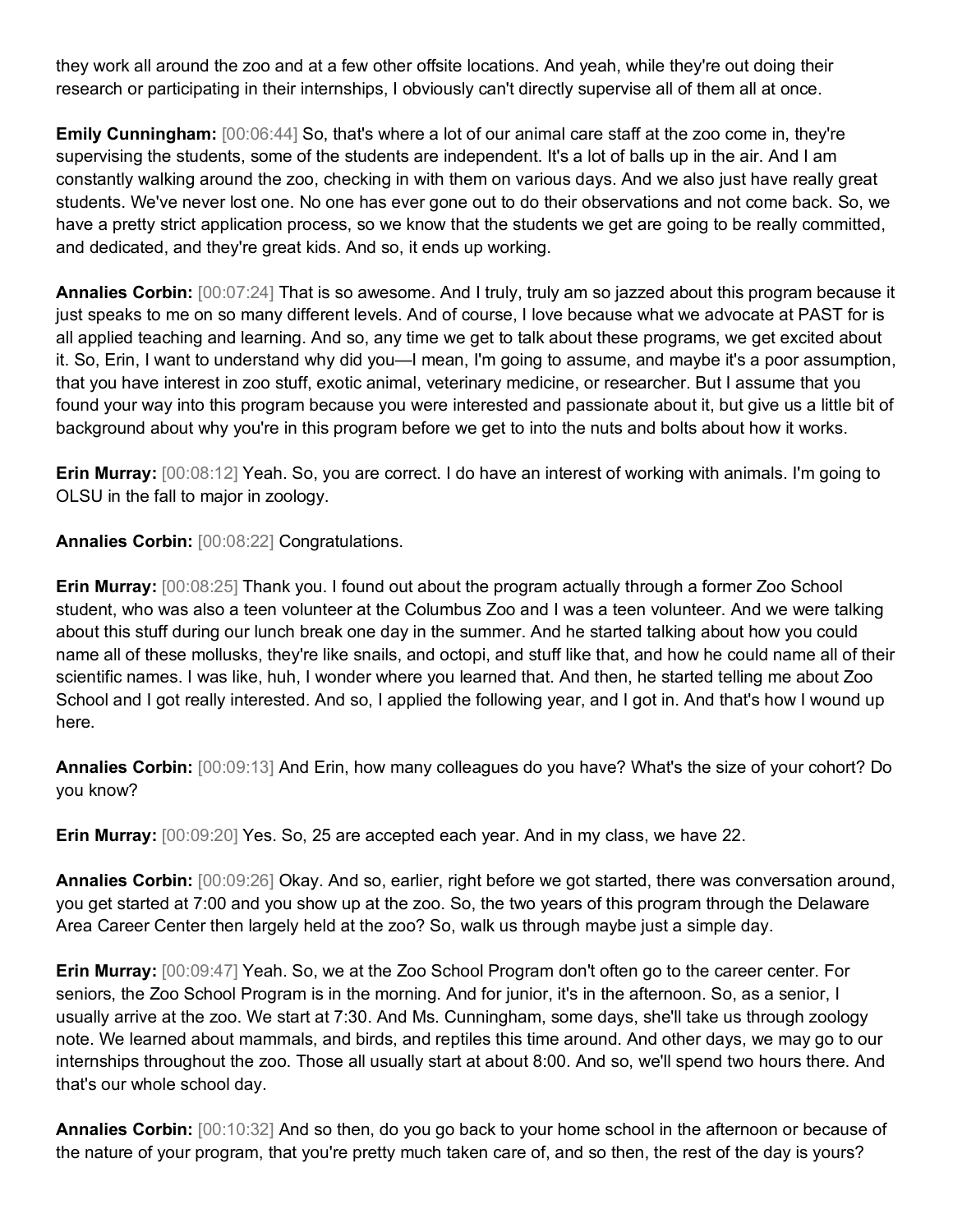**Erin Murray:** [00:10:45] Yeah. So, after we leave the zoo at 10:00, we all go back to our home high schools. I go to Coffman High School in Dublin. And there, you get the rest of your academic credit. So, your English and math. And it's during the afternoon part of the school day.

**Annalies Corbin:** [00:11:07] Okay. That helps me understand. So, Emily, I think that that's an intriguing sort of distinction in terms of the program setup, that it's important for listeners to understand, because sometimes, these programs are early colleges or middle colleges, and sometimes, they're not. They're these hybrid programs. And I know you mentioned that you weren't there as the program initially started, but as you sort of run the program, talk to us a little bit about the things that you think—in addition to its unique location, I mean, your experience with the program, in your bio, you mentioned how fortunate you were to sort of stumble across this, right?

**Emily Cunningham:** [00:11:46] Yeah.

**Annalies Corbin:** [00:11:46] I really want to understand sort of the joys of the program, both from the teaching aspect and where you really see the drive for the students.

**Emily Cunningham:**  $[00:11:54]$  Yeah. Like we've kind of described already, so our program is kind of half "normal high school", where the classroom learning, it's basically math and science. It's preparing academically for the next phase that they're going to go to, which for almost all of them is college. But that's not what sets us apart. It's the other half. And for the seniors, it's kind of, we have classroom days, and then we have workdays. Those workdays are what set us apart.

**Emily Cunningham:** [00:12:22] So, about half the time that they're participating in the Zoo School, they're doing these amazing career-based experiences. So, again, for the juniors, that means a research study. And it's not just a made-up assignment that we use to teach them how to do this. They are actually working for the zoo and attempting to answer questions that the animal care staff asks. For example, maybe a zookeeper noticed that the animal's aren't interacting with their enrichment as much as they used to, and they're curious which enrichment items are actually going to prompt the animals to get more active, but they don't have the time to sit there every single day and collect the data, and really, the robust answers to these questions.

**Emily Cunningham:** [00:13:13] But our students do. And so, it becomes a win-win. Our students get the research experience and the zookeepers get, hopefully, the answer to the question that they've been wondering about. So, I think the students, really, that helps them take ownership of their projects, that the keepers are counting on them to come up with the answer to this question, and then they end up presenting their research to the zookeepers. They will actually use the like pad.

**Emily Cunningham:** [00:13:41] Keepers request our students' projects in the year later, because they want to submit a grant to get some new items for their enclosure or they want to compare the behaviors they're observing now with what used to be happening a couple years ago. And that's not even getting to the internships, the internships, they get different experience. So, they've seen the research side, and now, they get to learn about animal husbandry and animal care.

**Emily Cunningham:**  $[00:14:09]$  And the zookeepers, they know so much, they're so passionate about the animals that they care for. I definitely think the students learn more from the keepers than they do from me. And you just can't do that at a regular high school. And like you said, they're working hard. I mean, taking care of animals is not really glamorous. There's poop involved, and they're chopping up fish, and it smells.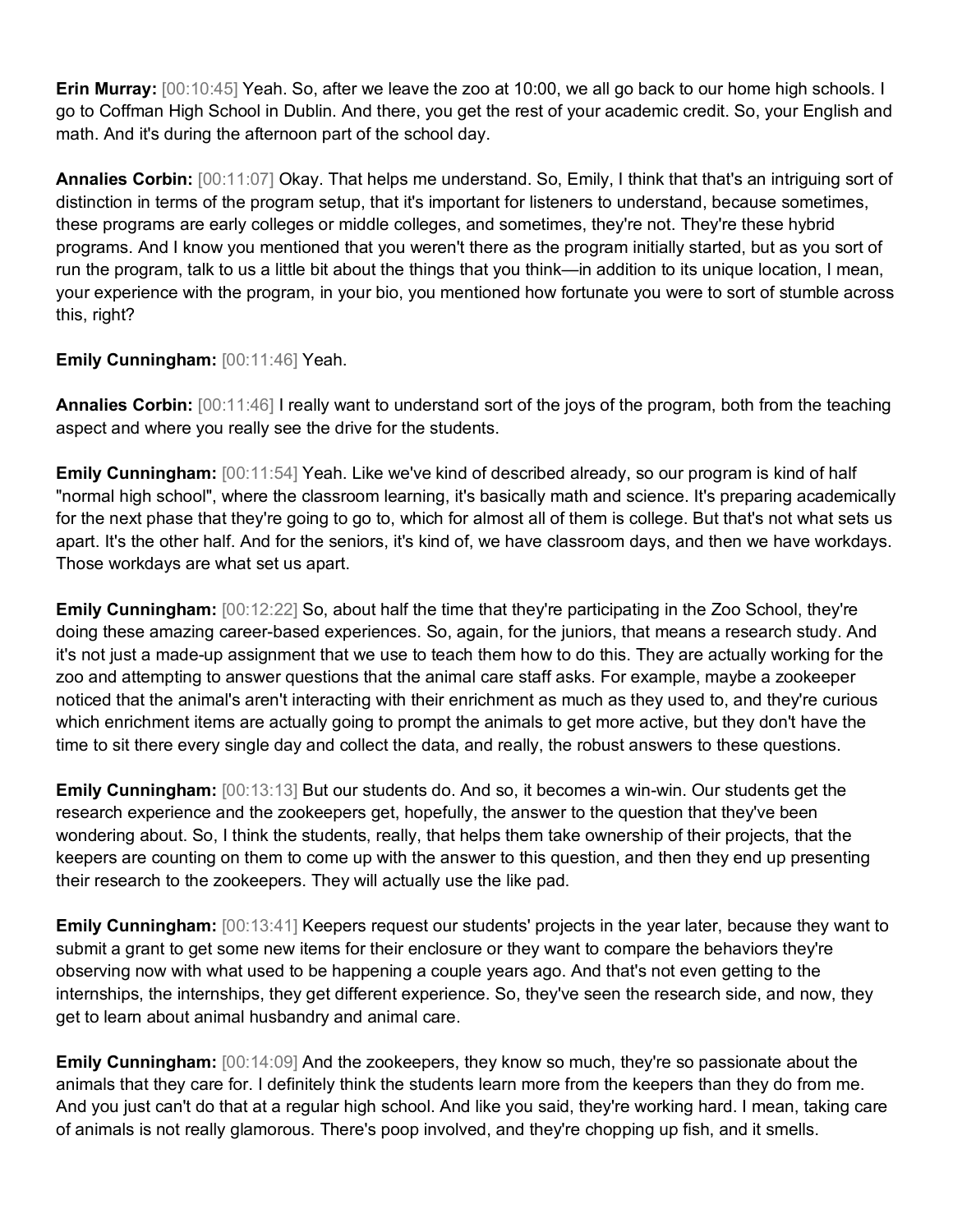**Emily Cunningham:** [00:14:35] But for the students that end up going further in that particular field, they have the early experience. Thus, it kind of gets their foot in the door. And for the students that don't take that path, that wind up going into something else, they still have this once-in-a-lifetime experience. So, who else gets to work behind the scenes at the Columbus Zoo, spend their senior year like preparing food for elephants or helping clean up after tigers?

**Annalies Corbin:** [00:15:04] Yeah. No, absolutely. And those kids that don't end up doing that, they know what they don't want to do. There is so much value-

**Emily Cunningham:** [00:15:11] Right. And they're not wasting money in college.

**Annalies Corbin:** [00:15:13] Exactly.

**Emily Cunningham:**  $[00:15:14]$  That's one of the things that I truly love about these programs. Some people refer to them as pathway programs, or academies, or it doesn't really matter what label folks put on it. I think one of the greatest value adds to the students is the fact that they got to actually try the thing that they think they might want to do or be. And I saw this, certainly, one of my very first projects when we launched the Past Foundation 20 years ago, this year, actually, we worked with a zoo school in Nebraska. Lincoln, Nebraska Zoo School. And I took the kiddos.

**Emily Cunningham:**  $[00:15:47]$  So, their research project was to go into the field with me into Yellowstone National Park. And we were actually doing an excavation in the Firehole River, which is a thermal river environment. And that part is neither here nor there. But what was so awesome to me, this was why I love the program, because it gets, to your point, around the flexibility with the research. So, one of the things that happened when we were there is we discovered an intriguing growth in the river that was happening around artifacts.

**Emily Cunningham:**  $[00:16:14]$  And the kiddos were intrigued by it. They took it back to the zoo, used all the amazing resources and the researchers that were there at the zoo facility. And it turns out, they found a new undiscovered sulfate-reducing bacterium. The kids got to do that, right? And it was hands-on and it was part of their science work for the whole year. And I still hear from some of those kids. So, it is really meaningful. Erin, as a senior, what is your internship project all about? What are you doing? What are you learning? What's your real experience?

**Erin Murray:** [00:16:46] Oh, gosh. So, I am going to be pretty biased, but I think I have the best internship. I work at the Surfin' Safari Animal Show. So, we have about 30 cats and 30 dogs that zoo adopts from local humane societies and animal shelters. And we train them to do all sorts of tricks in a show. Like my favorite part is we have a few cats that are trained to go off of, I don't know, maybe a 10-foot high dive and jump into a keeper's arms, which is pretty cool.

**Erin Murray:** [00:17:19] And we also have some exotic animals on the show. So, we have kangaroos, some lemurs, a whole bunch of macaws, and a porcupine, among other animals. Well, the main part of my internship is to be the cleaning. Because at Surfin' Safari, they do cleaning of the animals in the morning when I'm there, and then the training in the afternoon. So, I've gotten really familiar with kangaroos and cats especially, and had to clean up after them.

**Annalies Corbin:** [00:17:54] And so, if you think about how you're going to apply this experience, Erin, and you're getting ready to go into zoology, OSU, in the fall, and it's going to be an epic journey for you from this moment on, what do you think are the key takeaways from this experience and the fact that you opted into this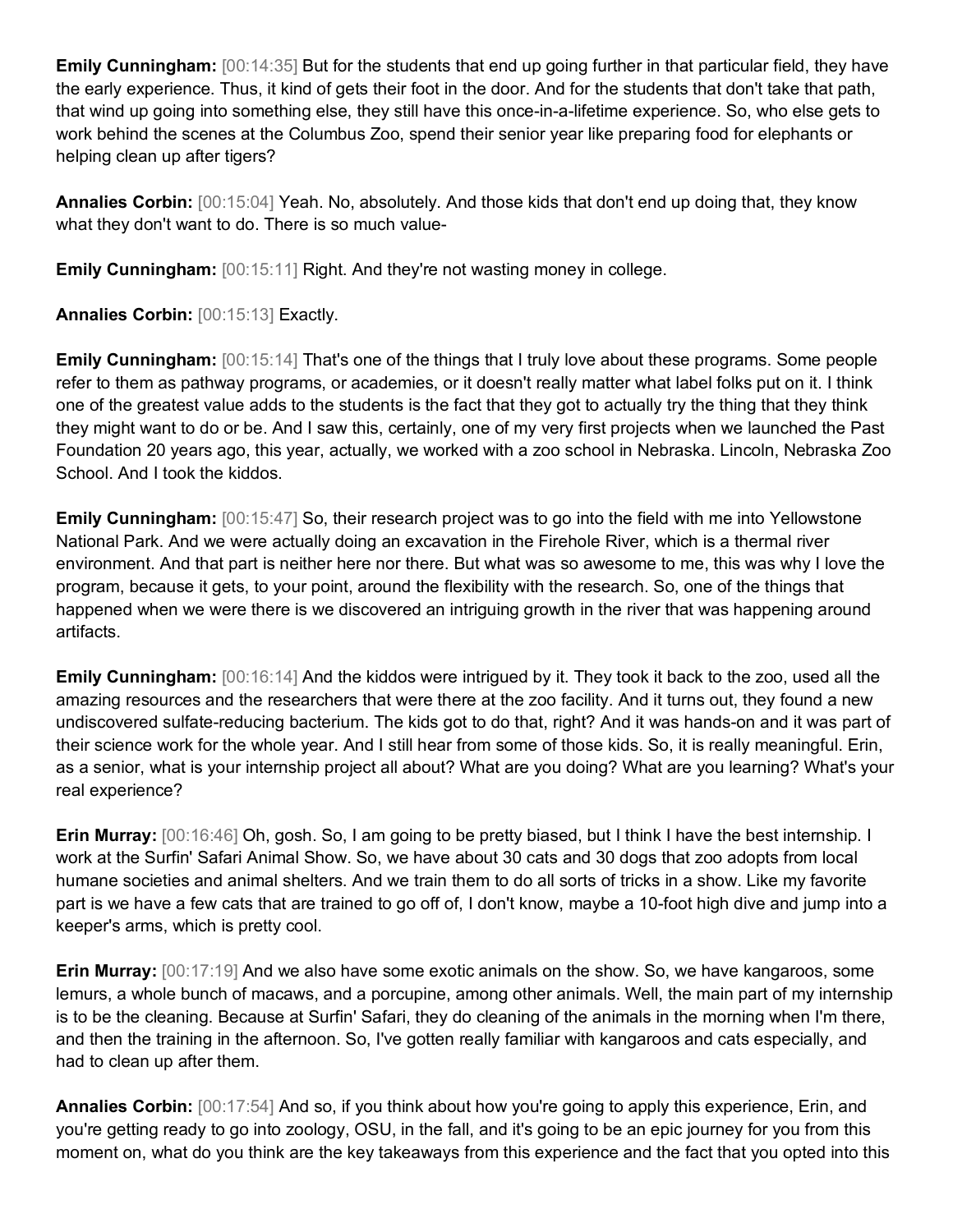as your final program as a junior and a senior, rather than just staying in your traditional high school or choosing another path that are going to be beneficial to you outside of the content? Because the content part, obvious. But I suspect that there is so much more that you've learned that has nothing to do with the content itself, right?

**Erin Murray:** [00:18:36] Yeah. Certainly, being a zookeeper and taking care of animals is never glamorous. It involves a whole lot of dirty, smelly work, like Ms. Cunningham said, but I've also gained a greater appreciation for just exactly how businesses with animals function. Not specifically zoos or anything, just in general, how to work with other people that are also working with animals, and their sort of relationship, and a lot of the open communication that goes along with working with other keepers to make sure that all of the information is correct and that the animals are getting the best care possible. So, certainly, a lot of collaboration, and teamwork, and coordination goes on behind the scenes that if I had not been at Zoo School, I would have had no idea existed.

**Annalies Corbin:** [00:19:36] I love that. And the fact that you led with the business and industry side of whatever your future career work is. Kids truly, truly, rarely get the opportunity to understand that aspect, and I think that's incredibly powerful. So, lucky for you. Emily, how do you capitalize on those pieces of the experience, the opportunity for the students? Because truly, that is one of the things. And I've done many, many interviews over the years with folks and been in a thousand different amazing school settings, and one of the hardest things is how to harness the unique potential, love that thing, and sort of expand on that. So, how do you do that, Emily, day-to-day with these kids?

**Emily Cunningham:** [00:20:21] Yeah. I mean, there are so many opportunities and we've expanded a lot. For example, the internship component really didn't exist when I started back in 2012. The students actually just did two different research projects, different years. And we sat back and we said that there's so much more on here and there's so many other opportunities, like our big picture is careers dealing with animals, but that just have to be researched. It could be animal husbandry, animal training.

**Emily Cunningham:**  $[00:20:55]$  We take little tours around the zoo, like we go and visit the Animal Nutrition Center. We visit the animal hospital. I mean, everyone knows about veterinary medicine and a lot of our students come in thinking that they want to be vets. So, they get to see that. But one thinks about being an animal nutrition specialist, so we'll go and visit there, and they see everything that goes into preparing the animals' diets, and doing all the calculations for the different nutrients.

**Emily Cunningham:**  $[00:21:29]$  And even just like looking at the binder of ordering all the supplies, feeding the 11,000 animals at the Columbus Zoo, like the students are fascinated by that. So, just every little glimpse you can give them about different job opportunities and, really, what goes on behind the scenes to making this huge institution run. We didn't get to do it this year, because we have had to leave ours shortly, but we'll go and visit like the filter room.

**Emily Cunningham:** [00:22:01] Like there's a whole team of people that do nothing but maintain all the sensors, and filters, and the alarms that go off for all the different environmental conditions that the animals need to maintain their habitats. And zoo is like a microcosm, like if you're interested in animals and interested in zoos, you don't necessarily have to be a zookeeper, like plumbers at the zoo, they have people that do marketing and public relations at the zoo, they have everything. So, as many variances as we can give them, it's just the more you know.

**Annalies Corbin:** [00:22:43] Well, I say that all the time, and at the end of the day, that is really the thing, is by immersing these kids inside the thing that they're contemplating spending the rest of their life doing, they get to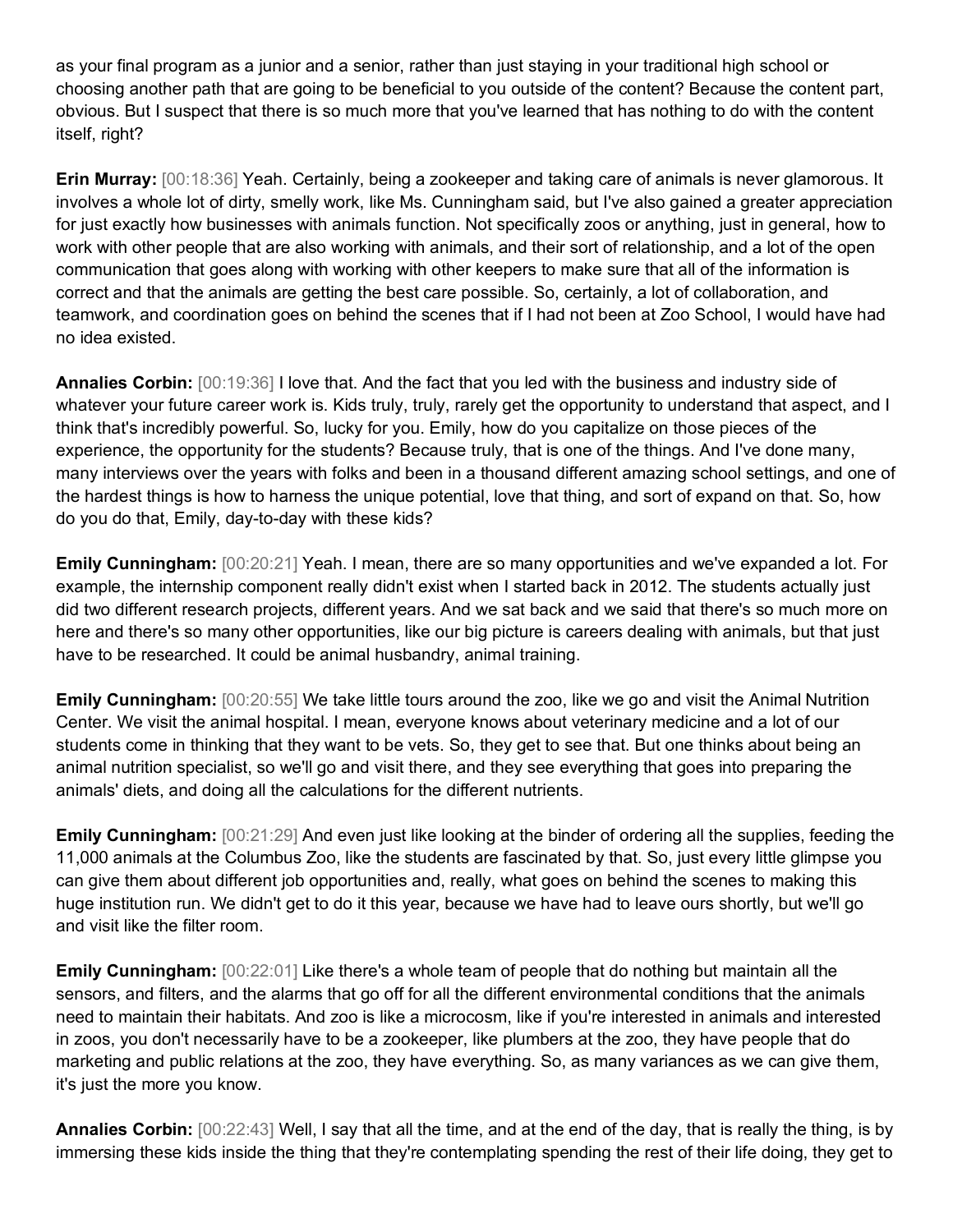see all the complexity, all the pieces of it. And I do love that. And clearly, that made an impact for Erin. She thought about it and sort of led with that sort of industry piece. Again, I think that's really awesome because kids don't know what they don't know.

**Annalies Corbin:** [00:23:15] And they come into any of these programs, to your point, with a very set idea of what that might be. They wanted to be a zoo vet, or they know they wanted to work with this particular sorts of species because I really like camels, or whatever it happens to be, and I discover along the way that, hey, maybe I want to be marketing for the zoo, and that's an okay career path for me, too, that lets me do that thing.

**Annalies Corbin:** [00:23:39] Erin, so by the time this airs in late June, you will have graduated and you will be prepping for whatever your first academic year at OSU looks like. But during this time, when everybody is having to learn from home, how are you managing to continue your internship, or has it stopped, or stalled, or was it modified? Let's talk a little bit about that, because everybody's wrestling with that as it relates to, hey, what are we going to do for the fall?

**Erin Murray:** [00:24:12] Yeah. So, it is hard to continue an internship when we can't physically be at the zoo, but one of the parts that goes along with the internship are weekly journal entries that we do. And so, Ms. Cunningham comes up with a theme for each month. And it could be animal care, or like animal nutrition, or something like that, and we answer weekly questions about it. And so, even though we're not still at the zoo, there are a bunch of online resources like the Association of Zoos and Aquariums website that we can go to.

**Erin Murray:** [00:24:52] And Ms. Cunningham can say, "Hey, write a journal entry about information you found on polar bears from this AZA website." We can go, and do that, and we can answer specific questions on like what it takes to make sure our animals get the right nutrition and all the research that goes in behind that. So, even though we're not physically present at our internships, we are still engaging in them by answering questions about topics that we were exposed to in our internships.

**Annalies Corbin:** [00:25:30] That's excellent. And so, Emily, from a teacher perspective, teachers all around the world are scrambling right now, and in doing so quite admirably, I would like to point out, so for you, how did you make the adjustment so that what's special and unique about this program isn't somehow lost? Because it's really hard when you're talking about these really applied programs. So, what have been some of your strategies that you feel like are successful?

**Emily Cunningham:** [00:26:00] Yeah. I mean, as hard as it is for "regular school", it's even more difficult for a career tech-type program because the entire point is to be there and to be physically doing these jobs or having these experiences. And we kind of had to stop for our juniors that do a research study. It transitioned pretty seamlessly because the way research works is you plan everything, and then you collect your data, and then you analyze your data.

**Emily Cunningham:**  $[00:26:31]$  So, since we're at the end of the year, they're basically in the analyzing your data phase. We got a little bit less data than they would have if we were able to stick around at the zoo, but they can just spend more time analyzing the data. And so, we're doing the same thing as everyone else's, with Zoom meetings, and team meetings, and communicating online, things like that. For the seniors who were doing their internships, like Erin mentioned, that was very tough.

**Emily Cunningham:**  $[00:27:00]$  It's one of the things they're most sad about is they didn't really get to say goodbye and wrap that up in the way that we normally would. When it was all happening, it was kind of crazy. Since we're dealing with two different institutions, we have a school, and then we have the zoo, it seemed like it changed every single day. Like, well, if the zoo's still open, can we still go? And then, the next day, it was,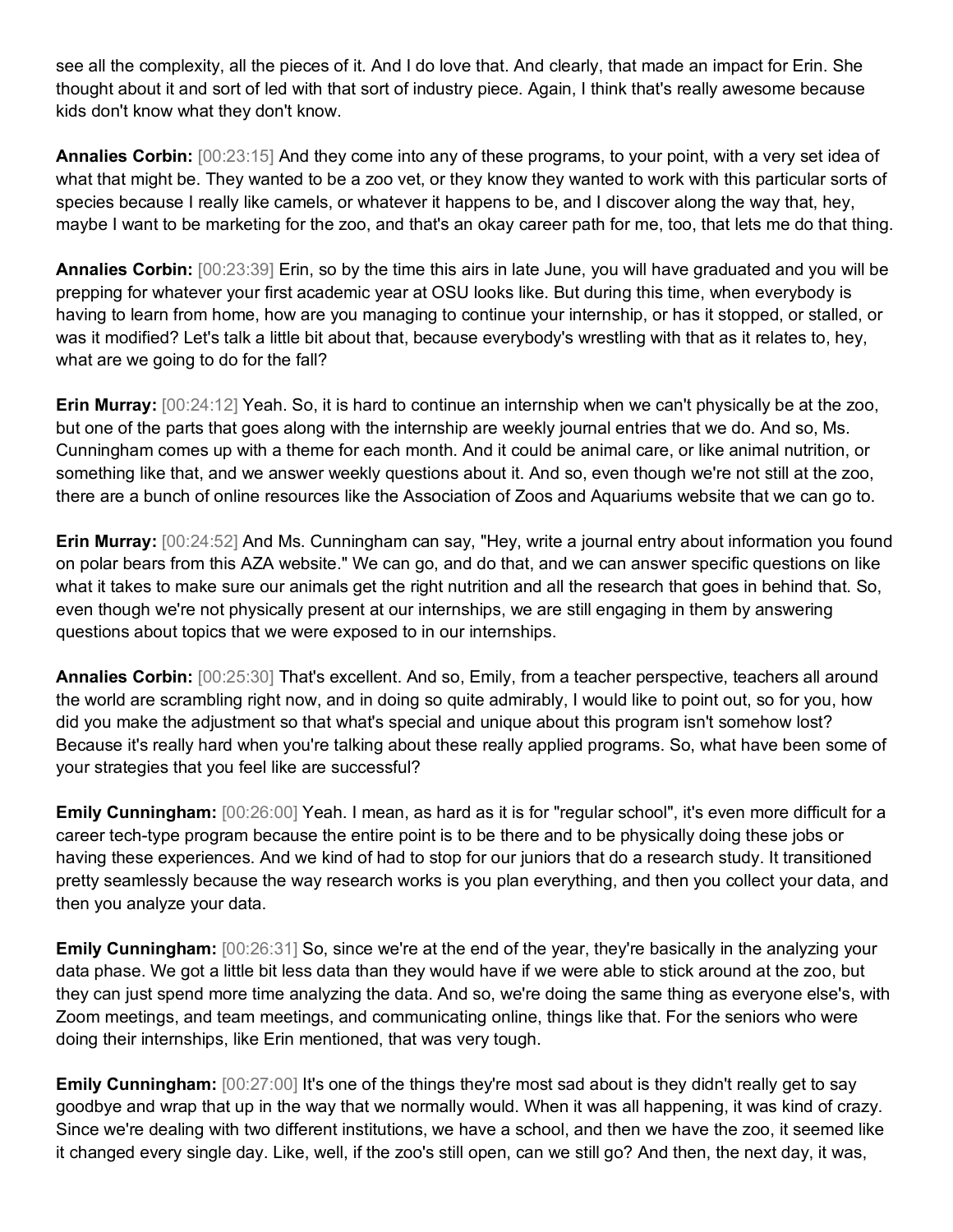well, no, we can't do school, but you can still do your internships if the zoo is open. And then, the next day, it was, oh, so now, the zoo is not open and-

**Annalies Corbin:** [00:27:35] Right. But the zoo's still functioning. So, was there, at some point, a conversation around—because these are all complex issues, to your point, right? Was there potential or conversation for, hey, could these kids still participate somehow because the work at the zoo is still going on? That was essential.

## **Emily Cunningham:** [00:27:56] Right.

**Annalies Corbin:** [00:27:57] But maybe the internship is not. So, where's that balance in terms of the conversations? Because I think people would be really curious about how you guys resolved that. There's a lot of questions.

**Emily Cunningham:** [00:28:07] Yeah. I mean, so from what I understand, in the State of Ohio, career tech centers were actually given a little bit of a pass on certain things. Students were already actively participating in employment, or internships, or something. They were allowed to continue, assuming that the business or organization was still open for us. The zoo ended up closing. But in the fall, it could look any number of ways. I mean, assuming the zoo opens, then it kind of comes down to, like right now, they're still in a situation where only full-time animal care staff are allowed in there.

**Emily Cunningham:** [00:28:48] So, that means no students, no interns, no volunteers. I'm expecting that those restrictions will be eased up kind of step-by-step. Where we fit in there, I'm really not sure. I have a whole bunch of ideas swirling around. We have students that observe, some of them, just from a regular vantage point where any zoo guests could stand and watch. So, those can continue. We might just have to cut back on some of our behind-the-scenes experiences.

**Emily Cunningham:**  $[00:29:19]$  The internships could potentially continue with, again, only being out in the public yards and not behind the scenes where any food is prepped or things like that. I think I've been in contact with all the different regions, that's what the different areas are at the zoo, and I mean, they're all on board to do whatever it takes to have some sort of experiences for next year. I think it's just going to take a lot of coordination, and creativity, and being willing to change at the last minute.

**Annalies Corbin:** [00:29:51] Flexibility and passion to get it done.

## **Emily Cunningham:** [00:29:53] Yeah.

**Annalies Corbin:** [00:29:54] Yeah, absolutely. So, Erin, as we sort of wrap up our conversation here, what advice do you have for students that are thinking about opting into a unique program? Is there anything that you wish you had known or some pieces as you went through that, you're like, this is something that folks should understand and should be shared, as other folks are contemplating, hey, should I turn this way and do this thing because of the experience I will get out of it?

**Emily Cunningham:**  $[00:30:26]$  Yeah. My advice is definitely just go for it because you don't want to—at least, I don't want to live my life with regret, then I don't want to say, oh, I wish I would have done this program, but I didn't. Another thing I would say is I feel like some career tech programs have some stigmas around them because, oh, you don't want to go and do that program because, people will think you're weird because you're not the traditional high school student.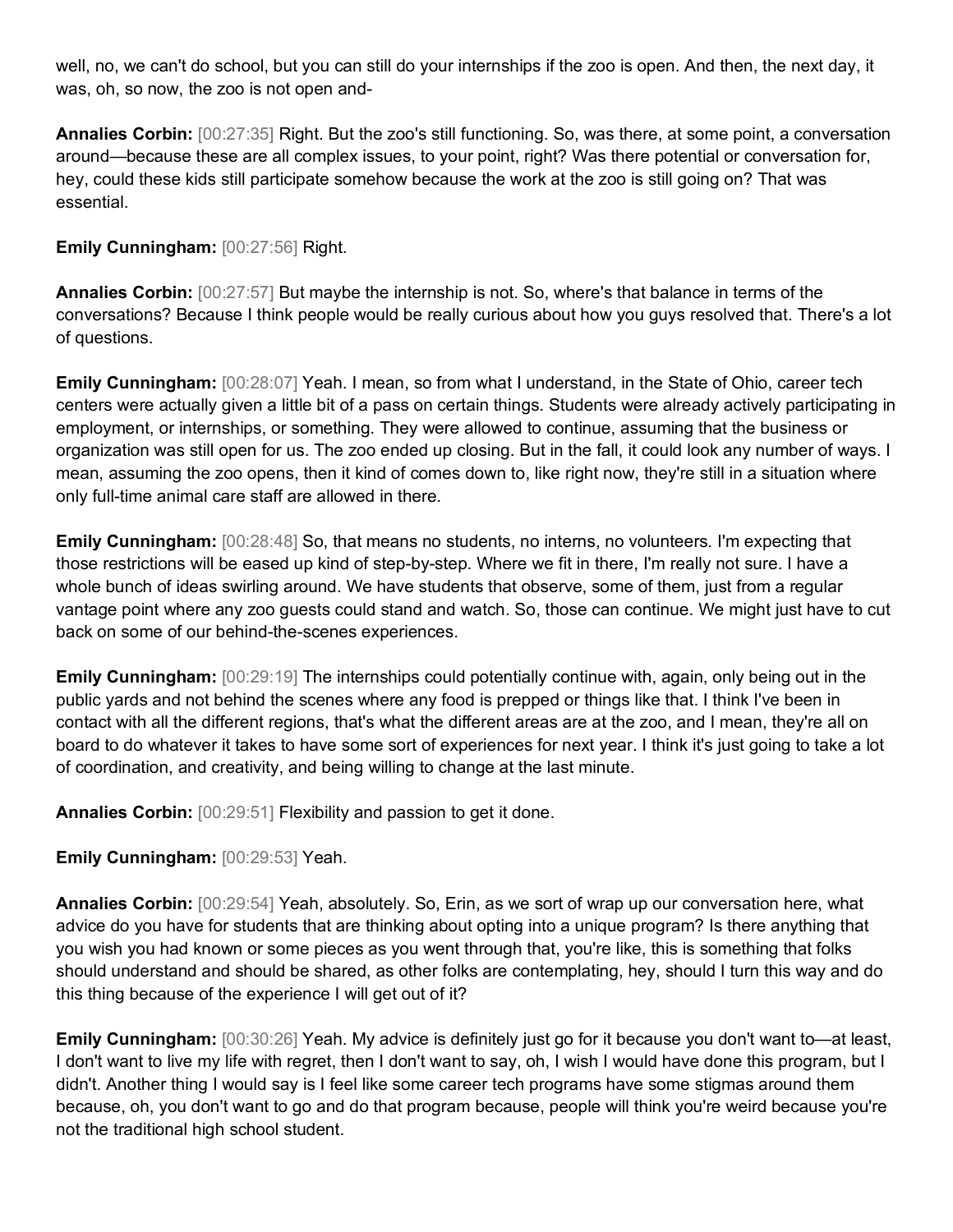**Emily Cunningham:** [00:31:00] And I had some of those reservations. But I mean, once I was in the Zoo School Program, I so quickly blew past those, oh, she's kind of weird, she doesn't spend all her day at high school because I was just having so much fun, and I was learning so much, and just enjoying my high school experience, I think, way more than if I had stayed on the traditional high school route. So, yeah, my advice is just absolutely go for it, all in, 100%, and you'll have a lot of fun.

**Annalies Corbin:** [00:31:36] Well, that's a pretty ringing endorsement there, Emily. Even in the midst of all of this, for Erin to be opting to send students into a great program. So, same question to you, teachers that are out there contemplating, should I get involved in unique programs like this or should I start one, right? Not every community has a zoo, but lots of places have other things. And what I love about these programs and the reason that we do Learning Unboxed is because we really, really want folks to sit back, look around what they have in their own communities, and say, "Could I create a and be innovative in teaching and learning right now today because I could do this thing over here?" So, it's the launch that's always so hard. So, what's your recommendation to a teacher listening to those saying, Gosh, I want to be just like Emily because I want students like Erin to say, "Oh, my God, do this thing"?

**Emily Cunningham:** [00:32:31] Yeah. I mean, the great thing about a career-focused program is you have students that you know want to be there. And just seeing them realize things, and learn things, and really take what you teach them, and then actually do it, it's extremely rewarding and it's really fun. The other thing that, really, I love is we start every new incoming class with 25 juniors, and they come from 15, 16 different schools all around Central Ohio, they don't know each other, the end of senior year, they are such good friends. They make lifelong friendships because they all are into the same things.

**Emily Cunningham:**  $[00:33:13]$  So, I mean those are my big favorites, I guess, is I love, I enjoy the content. It's something I'm really passionate about. And so, getting to talk about it every day is, can't imagine much that would be better. So, if you have something that you really are interested in and you think other people might be able to learn from that, go for it. You'll get to talk about what you love all day long, impart that on a bunch of impressionable young people, yes, I love it, too, and then actually see them do it, and watch them grow, and make friends. And you'll get to spend your time at a really cool organization. I get to spend all day at the zoo. What would be better?

**Annalies Corbin:** [00:33:56] Sign me up.

**Emily Cunningham:** [00:33:57] Yeah. Like you said, if it's a zoo, great. If it's some other nature center, parks, facility, or something like you get to be there, and you get to be creative, and use what's around you to teach what you love. The students all want to be there. They've applied and they've chosen to be there. And it's really just pretty great.

**Annalies Corbin:** [00:34:18] It sounds wonderful. And when this is all over, I want to come visit. I want to come see you guys in action one day.

**Emily Cunningham:** [00:34:27] Absolutely. Yeah.

**Annalies Corbin:** [00:34:28] So, thank you so much, ladies, for spending time with me today. And talking about your experience is so exciting. And best of luck.

**Emily Cunningham:** [00:34:40] Thank you.

**Erin Murray:** [00:34:41] Thank you.